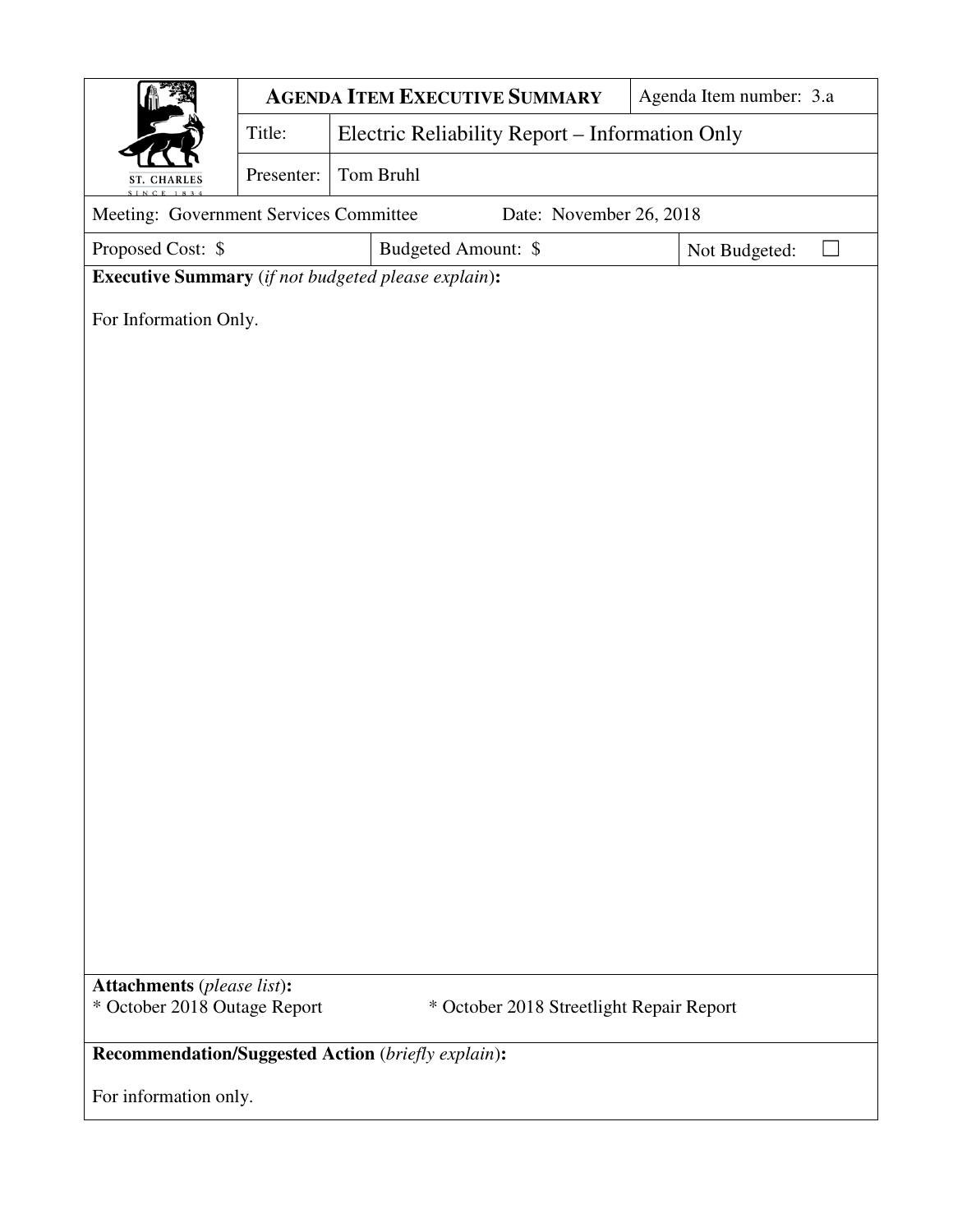## **City of St. CharlesOctober 2018 Outages**

| <b>OUTAGE</b><br>No. | <b>DATE</b> | <b>TIME OFF</b> | <b>TIME ON</b><br>(Min) | <b>AREA AFFECTED</b>                                                                                                                                                                             | <b>CIRCUIT No.</b> | <b>CAUSE/RESPONSE</b>                                                                                                                                                                                                                 | NO. OF CUST.   | <b>OUTAGE</b><br><b>MINUTES</b> | <b>MAJOR</b><br><b>CATEGORY</b> | <b>SUB CATEGORY</b>  |
|----------------------|-------------|-----------------|-------------------------|--------------------------------------------------------------------------------------------------------------------------------------------------------------------------------------------------|--------------------|---------------------------------------------------------------------------------------------------------------------------------------------------------------------------------------------------------------------------------------|----------------|---------------------------------|---------------------------------|----------------------|
| $\mathbf{1}$         | 10/5/2018   | 4:25 PM         | 85                      | Moore Ave., 3rd Pl., 4th Pl.,<br>5th Pl., Division St.                                                                                                                                           | 311                | Large (private) tree limb ripped down primary, secondary, and<br>services to several houses on Moore Ave., between 2nd Pl.<br>and 3rd Pl. Removed tree and put primary back in air. Re-<br>energized.                                 | 86             | 7,310                           | Tree                            | Large<br>Branch/Tree |
| $\mathbf{1}$         | 10/5/2018   | 4:25 PM         | 110                     | 1800 block of 2nd Pl. and 3rd<br>PI.                                                                                                                                                             | 311                | Large (private) tree limb ripped down primary, secondary,<br>and services to several houses on Moore Ave., between 2nd<br>Pl. and 3rd Pl. Removed tree and put primary back in air. Re-<br>energized.                                 | 10             | 1,100                           | Tree                            | Large<br>Branch/Tree |
| $\mathbf{1}$         | 10/5/2018   | 4:25 PM         | 140                     | 112, 118, 205, 211 Moore<br>Ave.                                                                                                                                                                 | 311                | Large (private) tree limb ripped down primary, secondary, and<br>services to several houses on Moore Ave., between 2nd Pl.<br>and 3rd Pl. Removed tree and put primary back in air. Re-<br>energized.                                 | 6              | 840                             | Tree                            | Large<br>Branch/Tree |
| $\overline{2}$       | 10/8/2018   | 9:32 AM         | $\mathbf 0$             | E. Main St., Warwick,<br>SaveWay, St. Charles Place,<br>Amli                                                                                                                                     | 534                | Switchgear flash at 2580 W. Main St. (SaveWay). Removed<br>flashed barrier board. No action taken - breaker closed.<br>Instantaneous operation.                                                                                       | 49             | $\mathbf 0$                     | Equipment                       | Switchgear           |
| 3                    | 10/14/2018  | 10:46 AM        | 0                       | Sub 5, transformer 3, Dukane<br>Dr., Ohio Ave., 37th Ave.,<br>Illinois Ave., Production Ave.,<br>Kautz Rd., Cumberland<br>Green Dr., Patricia Ln., Kirk<br>Rd., Via Veneto Dr., Chandler<br>Ave. | 13156              | Loss of ComEd 13156. ComEd and City Staff patrolled fault<br>zone and could not determine cause. No visual damage<br>found.                                                                                                           | 557            | $\mathbf 0$                     | ComEd                           | 13156                |
| $\overline{4}$       | 10/20/2018  | 1:25 PM         | 540                     | 1600-1700 S. 13th Ave., 1307<br>Jewel Ave., 1600-1700<br>Lucylle Ave., 1700 block of<br>Pleasant Ave.                                                                                            | 311                | Private tree in back of 1638 Pleasant Ave. tore down 4 spans<br>primary/secondary. Removed tree, pulled in 4 spans, new<br>secondary, repaired primary, cut over houses to new wire.                                                  | 20             | 10,800                          | Weather                         | Wind                 |
| 5                    | 10/20/2018  | 1:25 PM         | 305                     | S. 6th St., S. 7th St., Cutler<br>St.                                                                                                                                                            | 624                | Tree from 802 S. 7th St. blew over at 615 Cutler St., breaking<br>pole. Isolated primary and secondary, set new pole, removed<br>tree, and transferred primary, secondary, and services to new<br>pole. Re-energized.                 | 10             | 3.050                           | Weather                         | Wind                 |
| 6                    | 10/20/2018  | 2:42 PM         | 228                     | Forrest Blvd., Pleasant Ave.,<br>Jay Ln., Lucylle Ave., Moore<br>Ave., 7th Ave., S. 13th Ave.                                                                                                    | 311                | Tree/wind at the rear of 1747 Pleasant Ave. Removed tree,<br>braced leaning pole, put primary back in the air, spliced, and<br>re-energized primary.                                                                                  | 44             | 10,032                          | Weather                         | Wind                 |
| $\overline{7}$       | 10/20/2018  | 2:42 PM         | 348                     | 800-900 block of Munhall<br>Ave.                                                                                                                                                                 | 316                | 15 kV cutout failure. Replaced cutout and re-energized.                                                                                                                                                                               | $\overline{4}$ | 1,392                           | Equipment                       | Switch               |
| 8                    | 10/20/2018  | 2:45 PM         | 18                      | Ohio Ave., 37th Ave., Illinois<br>Ave., Production, Kautz Rd.,<br>Cumberland Green, Patricia<br>Ln., Equity Dr., Enterprise,<br>Swenson, Commerce,<br>southeast quadrant of town.                | 13156              | Storm/wind caused loss of ComEd line 13156. Isolated 13156<br>and transferred load to 13155. Cause was tree on riser pole<br>at Kirk Road and the bike path. ComEd removed tree and<br>submitted area to their vegetation management. | 557            | 10,026                          | ComEd                           | 13156                |
|                      |             |                 |                         |                                                                                                                                                                                                  |                    |                                                                                                                                                                                                                                       |                |                                 |                                 |                      |
|                      |             |                 |                         |                                                                                                                                                                                                  |                    | <b>Total of Interrupted Minutes</b>                                                                                                                                                                                                   |                | 44,550                          |                                 |                      |
|                      |             |                 |                         |                                                                                                                                                                                                  |                    | <b>Total SAIDI*</b>                                                                                                                                                                                                                   |                |                                 | 2.842                           |                      |
|                      |             |                 |                         |                                                                                                                                                                                                  |                    | Total of ComEd Interrupted Minutes                                                                                                                                                                                                    |                | 10,026                          |                                 |                      |
|                      |             |                 |                         |                                                                                                                                                                                                  |                    | Total SAIDI without ComEd                                                                                                                                                                                                             |                |                                 | 2.202                           |                      |
|                      |             |                 |                         |                                                                                                                                                                                                  |                    |                                                                                                                                                                                                                                       |                |                                 |                                 |                      |
|                      |             |                 |                         |                                                                                                                                                                                                  |                    | *System Average Interruption Duration Index (SAIDI)                                                                                                                                                                                   |                |                                 |                                 |                      |